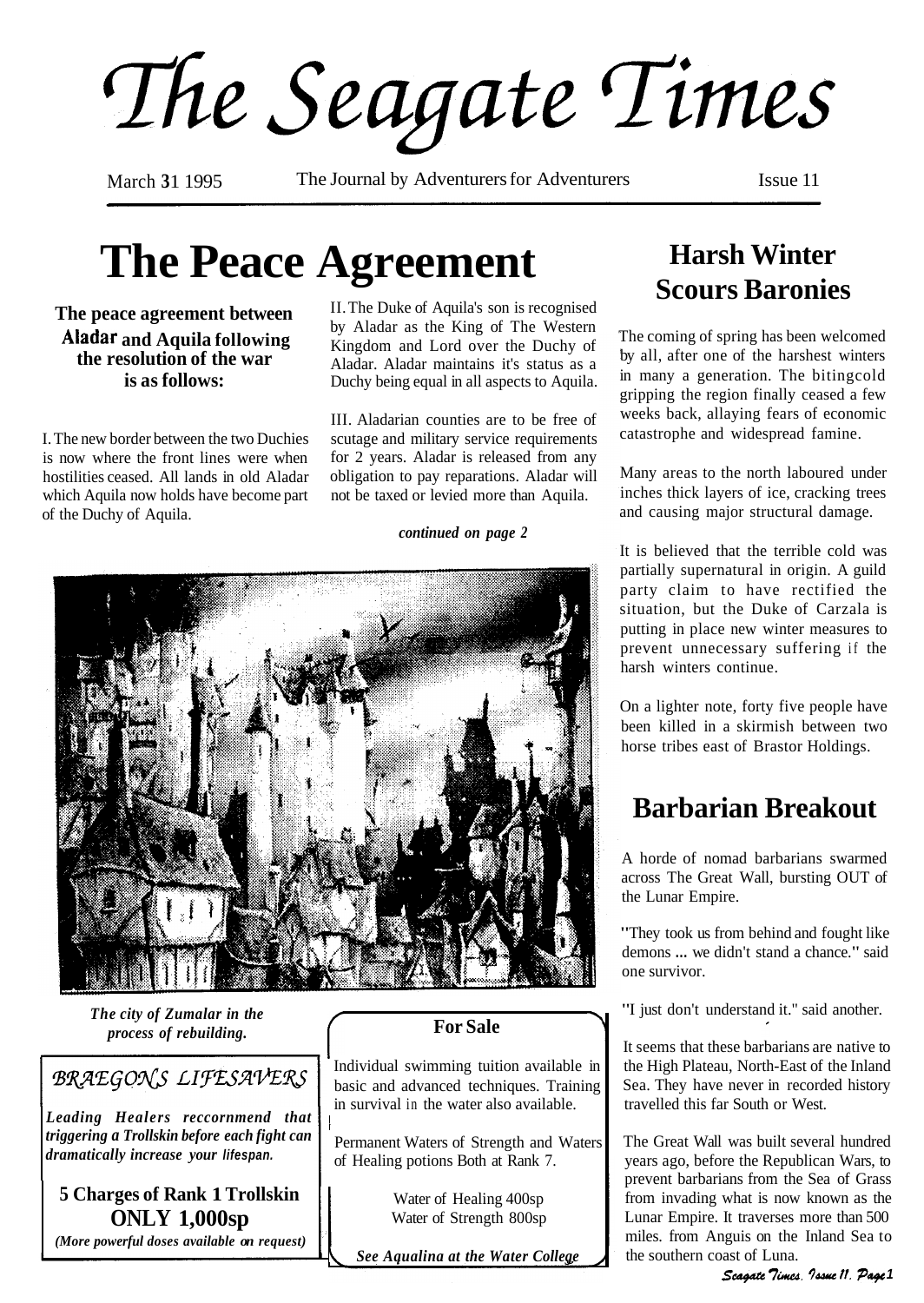## **Western Kingdom Politics**

*The late Ruby Scourge - exacerbated by political machinations within the Western Kingdom* 



**With the end of the war in Aladar and Aquila, and the ascendency of the new king increasing political pressure now exists for conformity to the Western Kingdom's policies.** 

The County of Tuscana, a confederation of nine baronies, has up to now been staunchly neutral, although its sympathies clearly lay with that of Aquila and Bowcourt. The area was once part of the Western Kingdom, but fell into civil war after the disappearance of King Sigusmund and was eventually depopulated through famine and natural disasters.

The western Baronies of Tuscana, San Gabriello, Padova and Sienna were originally ceded from Ranke, gaining their independence some three hundred years ago. In contrast, the northern Baronies of Mont Azur, Lucino and Haute Loire were founded from Bowcourt and have always considered themselves as allied.

and western baronies the forces of Bowcourt finally capitulated and the County of<br>Tuscana was formed. With the expansion (Count Novamund Dead).<br>east over the northern steppes of the Sea of Bolar county: ceded to Aquila

With the ending of the war the Baronies of Mont Azur and Haute Loire have both expressed considerable interest in returning into the fold and joining the new Western Kingdom. This could irreversibly split the County, since the newly formed eastern Baronies of Midi Capri, Cali Capri **and**  Sienna have expressed explicit opposition to such a move.

but most seem to believe that it will **be** at Count Grobbelar. least late summer before anything definite is decided. It is considered most likely that A state of war still exists between the new Tuscana will eventually secede to the Western Kingdom and Brandenburg. Western Kingdom.<br>
Long live the Western King.

## The Peace Agreement<br>
continued from page 1

IV. All Aladarian county lands are to be split in half with the control of half being subinfeudated to Aqualians with an equal portion of land in Aquila subinfeudated in reverse. Each half of the land is to be equal to a Viscounty. Marriages between Aquilan and Aladarian nobles will be arranged to maintain cordial relations.

V. Aquila is assisting in the post-dragon rebuilding efforts in Aladar. The new regent also entrusts The Orb of The Western King to Duke Baltiich's care.

After a protracted war between the northern VI. The state of Aladarian nobles and their<br>and western baronies the forces of Bowcourt territories is as follows:

Grass, much <sup>of the</sup> County's resources were (Count Bolariich disposessed of his lands).<br>
Novar County: ceded to Aquila (Duke Novar Dead). Barrety County: split North and South into two Viscounties (Count Westmund Dead). North Barrety: ceded to Aquila. South Barrety: remains in Aladar under Viscount Blitzkrieg. Zumalar-Baltheim County: remains in Aladar under Duke Baltiich. Ferezilar County: remains in Aladar under Totelland Soling. Tending in This is happen Tomar, Lord Warden of the Marshes.<br>
Grobbety County: and Aladar under

Viscount Blitzkrieg.

## **Off-Planar Activity on Sea of Grass**

Reports have been filtering down the Sweetwater about trouble on the Sea of Grass.

Locals reported seeing fast moving objects over the plains for several months now, but those who have been closer have all died, getting cut down by mysterious forces where they stand.

Several caravans travelling from the east have been destroyed and concern is rising about the coming spring planting.



A Reptilicus Balrogii - possibly responsible for the deaths in the Sea of Grass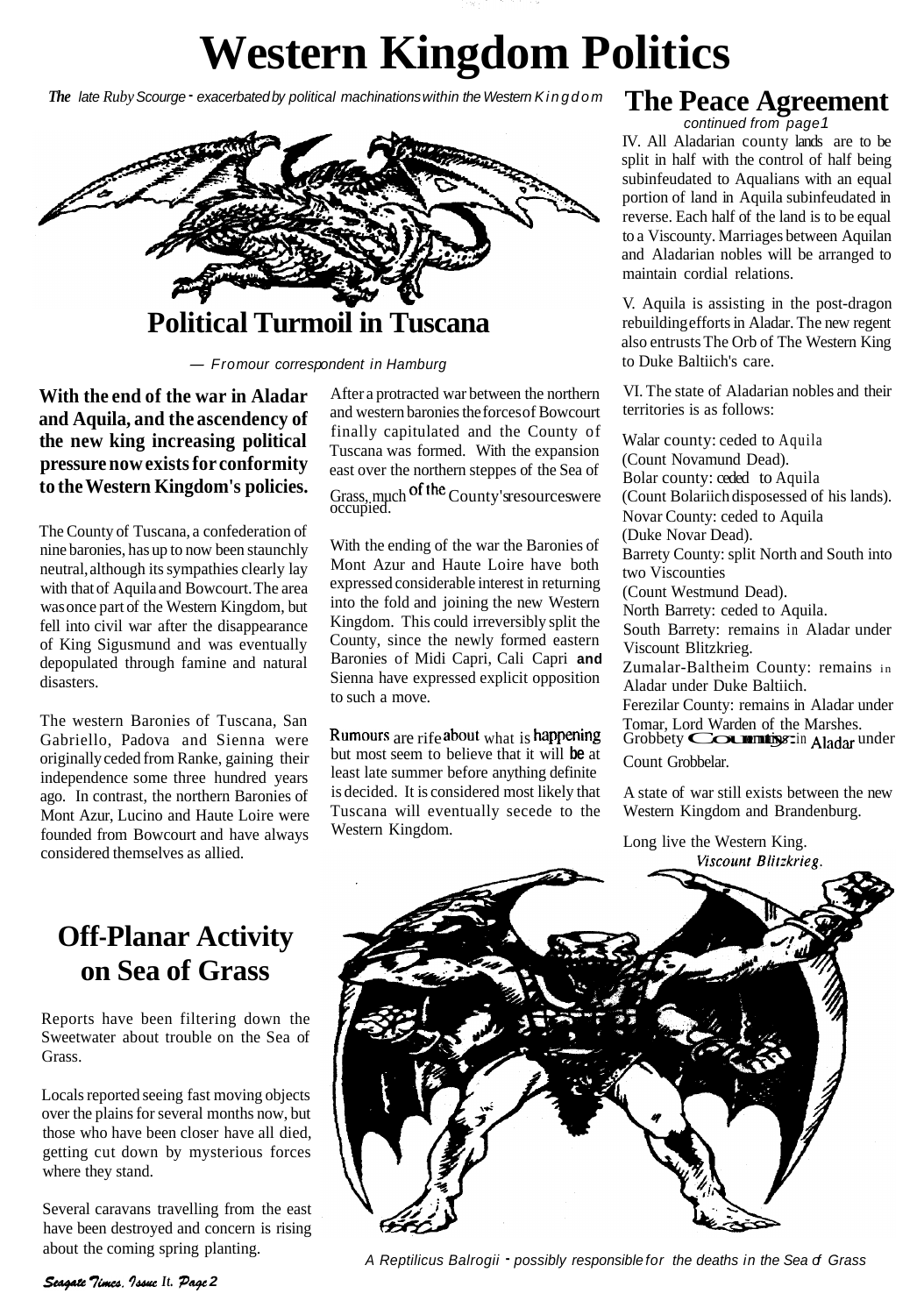## **New Count Invested at Ormondton**

#### **In a ceremony on the 16th of March, Bishop Costello of Ormondton Cathedral invested Baron Mollan of Cairmond as the new Count of Ormond.**

Ormond, a small demesne on the coast North of Ranke. has been without an official Count for some two hundred years, after the disappearance of the previous Count Uspreckt of Riverton. Since then Orrnond has been governed by a council of Barons called the Hasbaran.

For various reasons the Hasbaran has been so finely balanced that no new Count could be elected. However recent events have placed the lost Baronial Torc of Count Uspreckt in Count Mollan's hands, thus giving him two Baronies and the upper hand in negotiations over the last month.

The first acts of the new Count were to invest Sir Vicmund of Aladar as the new Baron of Uperdyk, an act presumably to promote a strong armed presence on his Northern border with the Barony of Dumar. He also invested several new Knights (including a group of Seagate Adventurers), and promised to rule wisely and beneficently. "I will continue Ormond's present tributary arrangements with Ranke and Bowcourt, at least until I visit the court of Duke Frederick [the Regent of the Western Kingdom]. I intend to maintain cordial relations with all our neighbours, but Orrnond is in great need of simplifying it's Feudal dues". he said.

Other topics of his investiture speech included the problems of piracy, and a need for clemency towards Aladarian refugees. His speech was met mainly with great applause.

Local support is mixed. Lady Ithilmor [of Seagate] said of Count Mollan "Well, he made me a Knight. He's all right... [but] being a Knight is hard work." However Colonel Blackthorn, sometime head of Aladarian security said "I don't even know who Mollan is....".

> **Magical Estoc for Sale. 12,000 sp. See Darien**

> > **l**

## **Dispossessed Count carves out the County of Fentonfields**

**Count Bolarich, previously of Northern Aladar has recently become the Duke of Drakenburg's vassal in return for a supported claim over unclaimed land to the West of Duke Draken's lands.** 

After some successful confronations with Eltrandorian troops at Weiz and Heltar Castles, Bolarich and his five thousand loyal troops , the notorius "Winter Wolves" of the campaigns in Bolar and Eastern Cauldersfield were confronted by three (3) Legions (12,000 men) of Eltrandorian Veteran troops under Field Marshall Keldan Rendysh of Eltrandor.

The Field Marshall bought the Count's troops to bay and was prepared to ruthlessly crush them, but in the new spirit of hospitality and friendship offered them parley beforehand, thereafter negociations developed.

It was decided that setting up a new county in the area called 'Fentons fields' would serve their mutual interests. Weiz Castle was surrendered to the Eltrandorians and Heltar Castle was gifted to the Count for his main town and defencable position.



*The Investiture Coat of* **Arms** *of Count Mollan of Ormond* 



*Has anyone seen this knife, it* **was** *made to kill me and I* **want** *it!* - *Isileth.* 

## **News in Brief from Destiny**

#### **Embargo** & **Assassination**

King Carlos of Destiny has imposed a trade embargo on the port of Seagate, as a "temporary" measure, until it has been resolved exactly who killed Viceroy Tollsworth and his guards *[and his familiar?* -ed].

His Majesty visited the island republic of St Charles for trade-talks in February. Guild members who were coincidentally in that tropical island purgatory deny any deliberate or accidental killing of those particular individuals. Guild Security is still investigating.

Hildago Tollsworth was appointed Military Governor of the Duchy of Plas'Toro following the death of its Duke and Duchess, and the subsequent Coup-d'etat. Guild-members who were coincidentally in that extensive grassland deny any deliberate or accidental killing of those, particular individuals *(THIS time -ed.).* 

#### **Black Marketeers Hanged**

The Duke wishes the stress that firm action is being taken against black-marketeers who profit excessively during the current, "temporary" shortages. ALL guildmembers are reminded that possession of Class A restricted substances (sugar, cocoa, coffee, tea) & Class B spices are only permissible in small quantities, for PERSONAL use only.

## The Z/Itimate in Blastware!!!

If you want Investeds that work!

Invested that take out the opposition!

Investeds that don't go Phut when you need them most!

Contact Bleyze for the ultimate in personal protection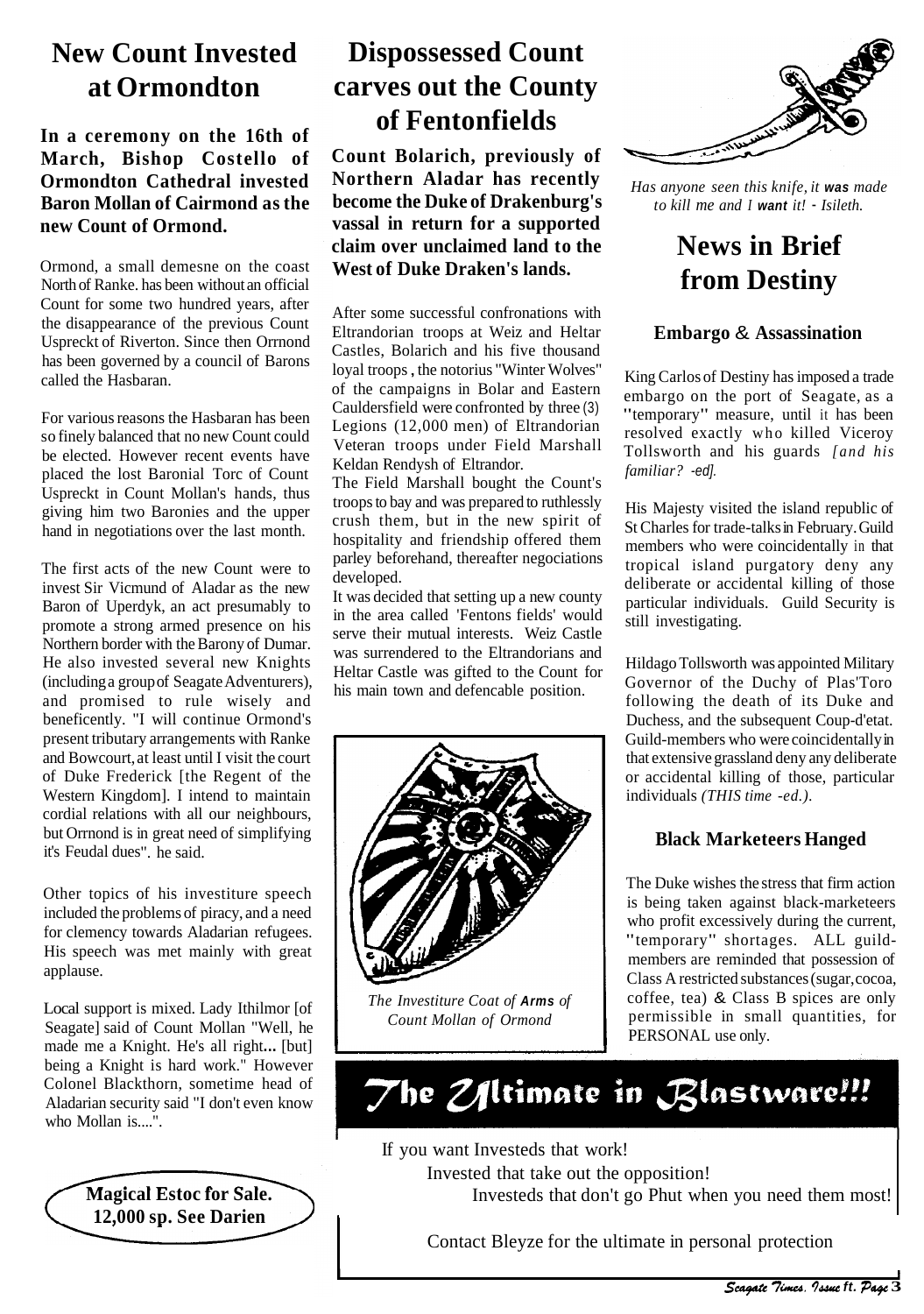

*"Isn't it beautiful"* - *Lath.* 

## **Professor Causes Stir**

Wild rumours, spread by a returning Guild Party, that a spectre is now loose on the northern Sea of Grass, have been confirmed. Lord Salas of Hamburg has been sighted at the Guild enquiring about hiring a party to deal with the problem.

A party, lead by Sid the Elf (known to be a pseudonym), including Jaundice, Eidelon, Tharkun and Billy Ruben, discovered the problem with doing a routine delivery to Professor Cornelius of Granada.

The professor was investigating a ruin to the southeast of Granada, a city in the Barony of Midi Capri, County Tuscana. Professor Cornelius, a student of ancient and runic magics, has offered considerable aid in those Guild members willing to engage the spectre and its nightgaunt cohorts.

The Tuscanan embassy, formerly located just outside Ranke City, has been relocated to the remains of Novalar. The Guild Party states that the embassy has a permanent Rune Gate to Hamburg. This has been confirmed but may only usable by strict invitation.



*Artist's redition from scribe notes of spectre being summoned*  **Seagate Times. Issue 11. Page 4** 

## **Church Causes Cave In**

I am told that a better translation of the above would be 'Church makes waves', but all us dwarves know what it means. Anyway, on with the story.

As anyone who has spent time with Dalran or Darien over the last year know, they are converts to the Church of the One-horned God, based on the plane of Savonla. A priest of the Church helped Dalran & Darien organise a party at the December Guild Meeting, then set-up a small temple in Dedication Rd, Old Seagate. Those of you that haven't been paying attention may think 'so what, it's just another tin-pot religion.'

What has been causing a minor stir is the Church's interest in methods of humanoid reproduction. They have numerous illustrated pamphlets showing many 'positions'. I am told by my human friends that those displayed for their benefit are especially novel and varied. While Dalran and Darien have been distributing this literature ever since they returned from Savonla, the establishment of the temple in Seagate has lead to a wider and more enthusiastic (it that is possible) distribution that the two converts were able to achieve.

I interviewed the head of the Seagate temple, Heronius. He claims that the church as a membership of many thousands on Savonla, and has attracted a dozens of converts so far on Alusia. They 'encourage' fertility among humanoids in general, but most members are humans. Interracial reproduction is frowned upon. In fact, Heronius got somewhat uncomfortable when orcs were mentioned. It seems that one of your typical orc invasions is under way on Savonla, with the humans and dwarves having some recent successes.

However, these problems didn't stop the Church making use of the services of Sadar as a member of the party that recently retrieved a religious artifact from a vampire's castle on Savonla. In fact, the Church is interested in recruiting orcs to take their teachings to rural orcs.

All are welcome at the Church's public ceremonies, times are listed outside the temple.

So, if you were wondering why people have been handing out dirty pictures around Seagate, now you know.

Wordsmith

**Guild Security Notices** 

**It's Our Job to be Fear** 



## **Disciplinary Tribunal Findings**

#### **Party Desertion**

A guild party has had several members bought up on Guild Charges for Desertion.

**Brigetta** the Bard, **Sh'rel** the Binder, Kazak **"Gold!"** the Dwarf and **Britamuz**  the Timid have been charged by the Party Leader **Sir Rogjer** an Elven Fighter.

A counter-charge was made by **Brigetta**  against the party leader. but this was dismissed.

Penalties have been handed out to the following Guild Members.

**Brigettea** was found guilty of misconduct and repremanded along with losing a 1/4 share.

**Kazak. Sh'rel and Britamuz** were fined 1/2 shares and severely reprimanded.

Parties are reminded that bickering in hostile terrain may be hazardous to their health - don't do it!!

#### **Adventurers in the Dead of Winter!**

The Guild was happy to see the return of the fourth party that adventured in the far North this session.

Many parties suffered from the terrible weather this winter, and covered a wide range of events such as; **(A)** defeating winter, (B) recovering the wifes of the Storm Giants and (C) Dwarfs afraid of the thing eating their friends in the mines.

The results of the adventures where; (A) was out of eight party members, six became pacted to a total of three different greater powers, two irresurrectable deaths. (B) was eight party members, with four Orc members (including Tempest), and they found that the wifes had been stolen by a Ice Devil, that had possessed an Ice Drake...

*[Here the article ends, presumably because of frostbite* - ed.]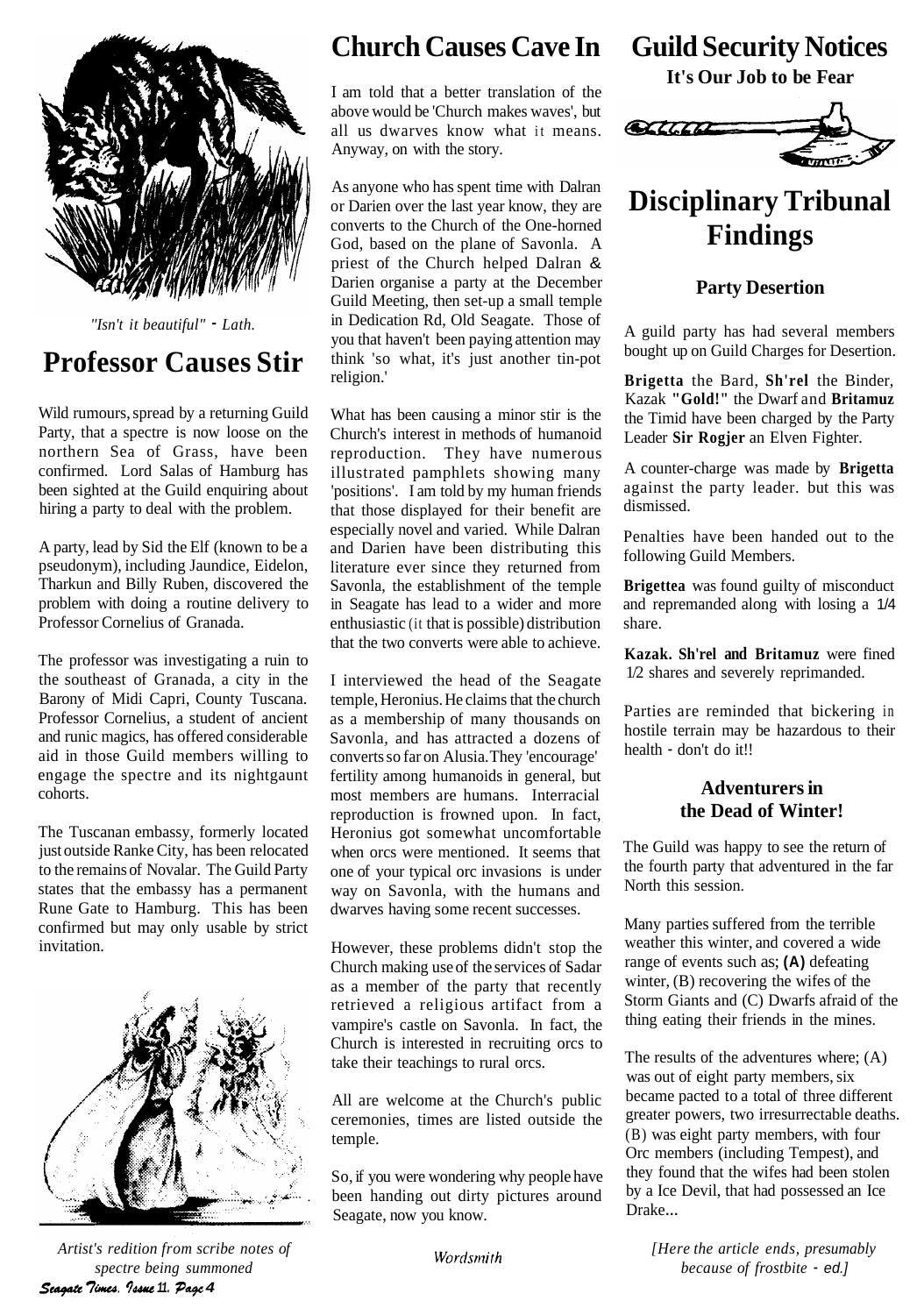

Sasha's new found love - "The sexiest primate alive" sighs Sasha

## **A Heroic Adventure**

*Tixellanif,* Merchant and Adventurer

On my first Guild Mission I found myself severely handicapped with inexperience. and then by a grievously wounded sword arm, not to mention a ruffled shirt sleeve. Not being able to fight or cast with any certainty, my only recourse was to save the entire party from certain irresurrectable death. This is the story of my nomination for Star of Alusia.

Two Craworms attacked the party at night, the party was immediately in trouble. The party employer had earlier been brained and ran away without any prompting. In no time at all, half the party had succumbed. Sh'rel vainly tried decapitating a Craworm with a wall mirror (don't ask), but ended up dying beneath both the mirror and the Craworm. Sebastian adopted his (by now infamous) favourite fighting position stunned beneath a huge opponent. Merryck died fighting valiantly. Max died trying to heal the party. Brave Victoria shunned the chance to save her own skin and fought hard to defeat the Craworms. She still hoped to escape at the last minute so that at least there would **be** two of us to get help. But luck was against her and she went down to overwhelming odds. She died knowing that I was on my way to get help (it has been hinted that she actually gave up hope there and then).

Being next to useless in a fight, my only recourse was to get the horses and ride for help. But mark this - Craworms are intelligent, and one chased me. Overcoming my bad arm, lack of sleep, and quite frankly, fear, **I** vaulted neatly onto the horses back, a Craworm claw just scraping across the back of my waistcoat.

The story is not yet over. Galloping away through thick snow, a branch felled me off the horse's back, and there I lay dazed and badly injured for some time. It goes without saying that my clothes were a real mess by this time. When I came to my senses, the horse had gone, and I could not find any tracks in the fresh snow.

But I knew what had to be done. Gritting my teeth, smoothing my crumpled attire, and clutching my broken bones, I set off to the city's protective dome. I took great care to hide from flying Craworms and marauding bands of feral hobbits. That night I slept exhausted after covering myself with branches and leaves for camouflage and warmth, I'm sure that Rangers would have been proud of my efforts.

I made it to the city, got help, guided them to the party's nibbled remains and retrieved the party employer. I did not get the Star of Alusia, but this is what adventuring is all about. Lessons learnt  $\bullet$  be a healer. learn Military Scientist, and Ranger, oh and pole weapons are really useful (but that's another story).

## *The Silken* Web

with Pterpsichorean Ptolerny

Yes. Sexy Sasha has once again been caught monkeying around with new lovers. **A** chimpanzee has claimed her heart, a young halfling has stolen her sword, and a dozen druids have. believe me, taken a lot more than that!

Elsewhere, Virile Viscount Blitzkreig is rumoured to be taking a bride to the altar. But with all the new fashions this year, who will be wearing the morning suit and who the wedding gown?

Raithmore and Urragh have been down in caverns again, eating the plentiful magic mushrooms, howling and giving each other massages with lotion. Supposedly this increases Urraghs endurance, but boys will be boys.

Equestrian freak, Philipe "What's-the-Jstand-for?" deBourgnac has been seen jumping fences with one Melissa Catherine Valari-Campbell at the annual Margrave tournament. Could this **be** an end to all PJ's horsing around or will he simply hoof it for greener pastures when she starts nagging him to make it official? This filly's going to have to keep a tight rein on the Western Marches' most elligible stud or she might find he'll bolt at the first sign of her insisting on more stable relationship.

And talking about horsing around, that young scoundrel Scab had his wicked way with a bijou centaurette and lo and behold (or is that neigh and hang on?) he was so mixed up by it he got himself pregnant. It seems a druid had turned him into a woman, I don't know why, he was never much of a man. But the practical upshot was free redcurrant cordial in a roman tepidarium. Follow the logic in that one, folks.

More on pool parties: Sasha and Ithilmor have been rumoured to be playing wafer sports with a local count and his entourage. They were hesitant at first, but I understand he impressed them with his family jewels.

Callas is a proud mothers to be. Lets hope she finally decides who the father is.

Finally Father Rowan, friend of Gods and lover of everyone has now passed to a higher plane of existence. It seems now he is dating dragons, or is that leaping lizards?

Well, must run, the lynch mob is after me *again* ...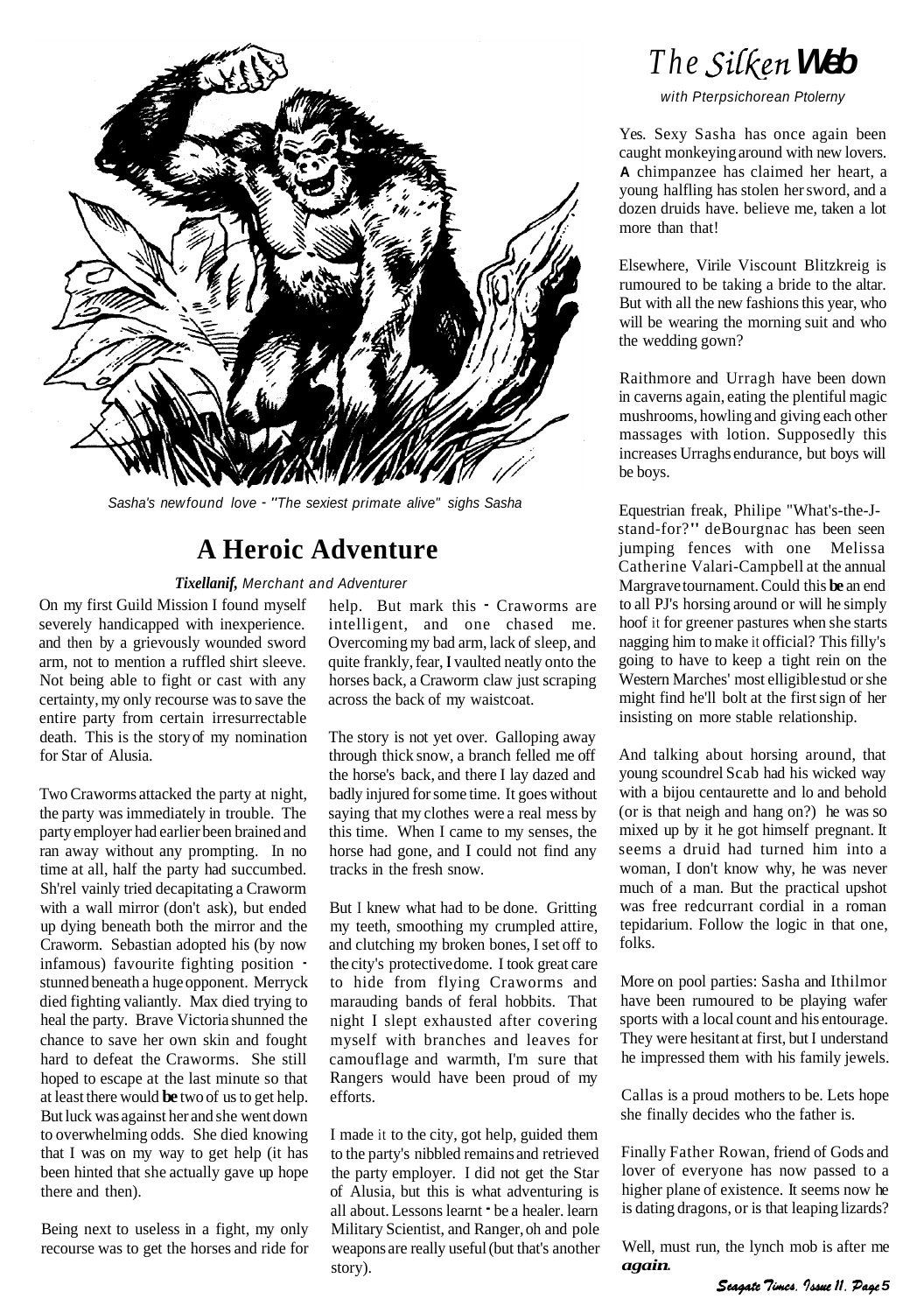## **Lath's Horoscopes**

#### **For the session; 1st of April 95 to 30th of June 95.**

*Welcome to the fourth of Lath's Aspect readings. I hope that the advice in this column will be able to help you find joy in your day to day life.* 

#### **The Stars**

**Winter Stars:** As winter fades, so will you. Rest as you will need all you energy to keep sane, as the stars say you will see some Goblens or Orcs that you will have a falling out with.

**Spring Stars:** All will go well for you this season. be gentle with your touch, feel free to look deeply into any waters as they may show you a side of yourself that you haven't seen before and other don't want you to see.

**Summer Stars:** The excitement of spring and imminent summer will lead to good, if not great, times for you. All is about to happen. With the decline of winter into spring all may not be over. Trust the smallest man.

**Autumn Stars:** Indifference will overwhelm you this period so you'll discover it's very perplexing to get worked up or eager about anything aside from objects in red. Earth mages should be watched with a focus to alertness.

#### **The Elements**

**Air:** The world is a changing place and a large part is you. Act on your feelings of fear, and help your friends in these times even when your help is not needed, or even helpful.

**Water:** Things are looking up this could be a special time for you. Someone said that it's rainy session in Terra Nova (some land to the West somewhere). Water mages don't play with your elementals.

**Earth:** Nasty really dirty things really. Enough said.

Fire: Times are getting a bit hotter. The small people of the grass lands will be keeping an eye out for you, so play it safe. All the celestial mages will also be looking for the same magic items that you are looking for.

*Asside from those ruled by the stars and elements are other adventurers who come more under the nwods of their own Aspect.*   $\mathbf{r}$ 

**Solar:** Hot, damn hot. Now that spring is here you should reach out and touch someone. Don't go to bed with death aspected people, and be even more careful when getting temperamentally involved with them.

Lunar: With the strange men looking down from the hill in your dreams. try to take more control of your life, if you don't things may become a little out of control.

**Death:** There is nothing to say that will help you in these times.

#### *On a more personal note;*

**Motly:** What a giant, willy. I can help you with this.

**Liessa:** Another one that has pirouetted to the dark side (Foras). I was very sad that day, all joy was lost.

Berik: Get a new set of tarot cards (the last ones moved by themselves).

*That's all from me for this session. Keep out of trouble, like I always do See you in the bar.* 

### **Feeling Lucky!**

TAKE THE GUESSWORK OUT OF CASTING WITH LOGANS GREATER ENCHANTMENTS.

**Rank 16 Available** 

Contact Logan at Guild Lodgings

**Founder of Newhaven** 



## **Tarot Reading with Captain Garabaldi**

Ciao! Here I am again with a Tarot reading for the Guild.

Question:

What will be the main problems facing the Guild in the next three months?

Answer:

The World & Force  $\cdot$  We have come full circle; but now, some new force whether from within or without challenges us.

The Popess & The Star  $\cdot$  We think it may be from knowledge given to us by the powers; unconsciously we think mayhap this knowledge will be good-useful or goodbenefiting us.

Justice & The Moon - Our past in this problem has been done fairly and with balance, in our future this problem will use darkness and mystery against us.

The Sun & The Tower - The problem "force" comes from a great source of power, if unchallenged it will bring about mass destruction and damaging change.

The Fool & Temperance - The solution to the problem is to continue on our path, unheeding of the dangers; If we are successful, balance will be maintained.

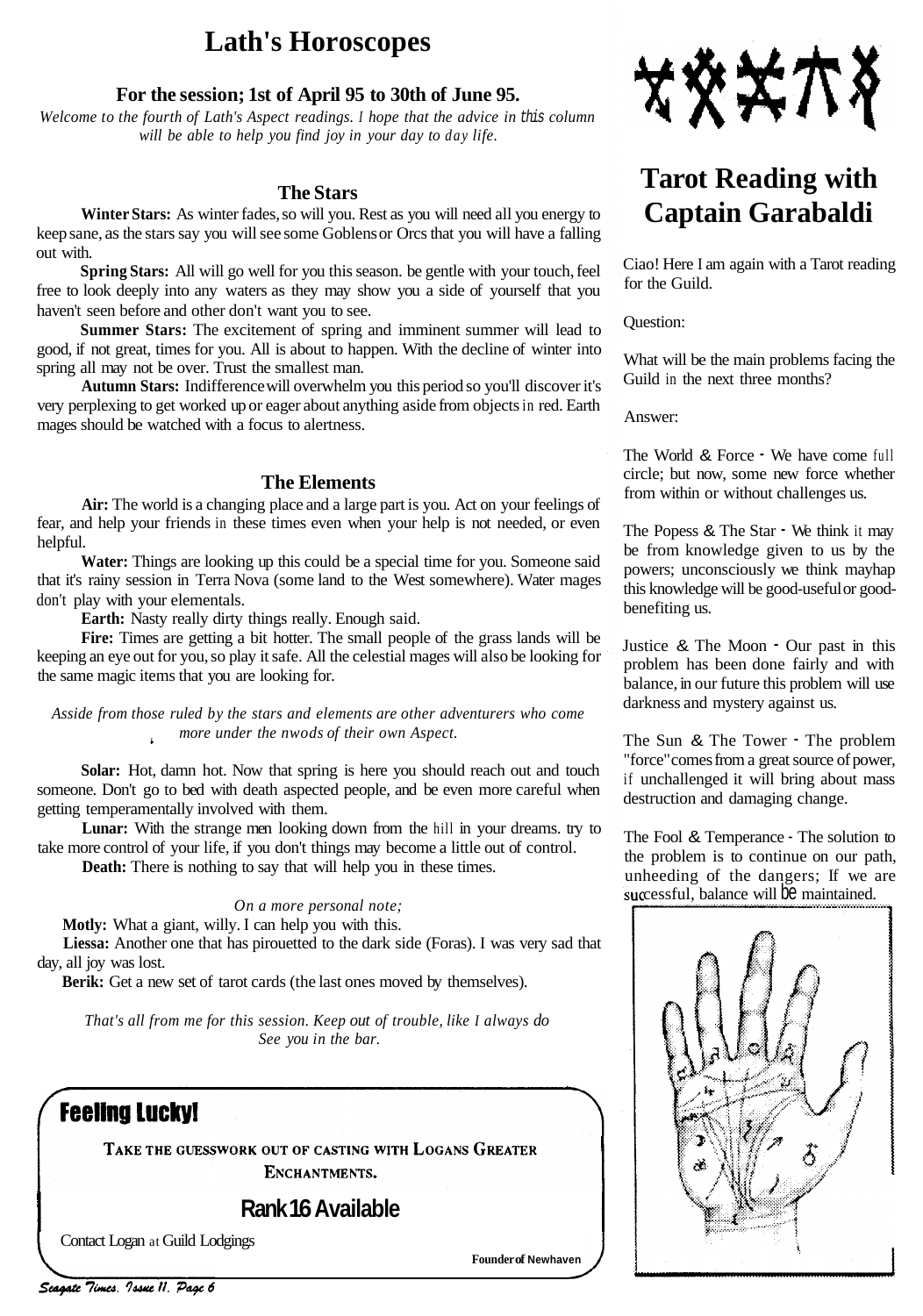

# **The Seven Cities Of Pasifika**

## **C. Smith and A. Sarknussem The Gentleman's Society of Novadom**

#### **Our recent investigations aided by several members of the Seagate Adventurers Guild, have discovered the existence of a network of ancient cities.**

From a document discovered (and confinned by information in the sunken library at Pasifiia) we have discovered that they are:

Pasifika -50ft deep in the Southern ocean near the island group and the mercity. Piladephia -somewhere on Terra Novae. Beth-Salem -near the centre of the Sea of Grass.

Pellucidar -somewhere underground near Destiny.

Serendip -on the shore of Mare Serentatis on Luna.

Perelandra -somewhere on Freya (the second planet)

Malacandra -somewhere on Thunor (the forth planet) near a very large volcano.

According to the Central Library on Pasifika. the cities were constructed about the same time as the first Elf/Drow war. Apparently the elves were involved their construction for what motivation is unknown. However we know they were mostly poplulated by humans as a shelter during the conflict. Pasifika was built first with the other cities being built over the next few centuries.

As time progressed, the cities began to specialise in areas of knowledge and were linked by portals. Pasifika remained the capital and contained the Central Repositry of Knowledge. Many of the population were philosophers and sages. The other cities specialised in an different areas of elemental knowledge.

The arcitechture of the cities was Classical in style with much decoration. At the centre of each city is a temple on top of a ziggurat. Each city was linked to the others by a set of trilithon portals. Most of the links have been deactivated but we do know that the following have been reactivated:

Pasifika <-> Pellucidar Pellucidar <-> Beth-Salem Pasifika <-> Perelandra

Each portal requires a key to activte at both ends to establish the link. The portal keys are inch thick stone blocks which fit into depressions on the cross piece of trilithon. There are separate keys for each city.

**continued on page** *9*  Scagate Times. Issue 11. Page 7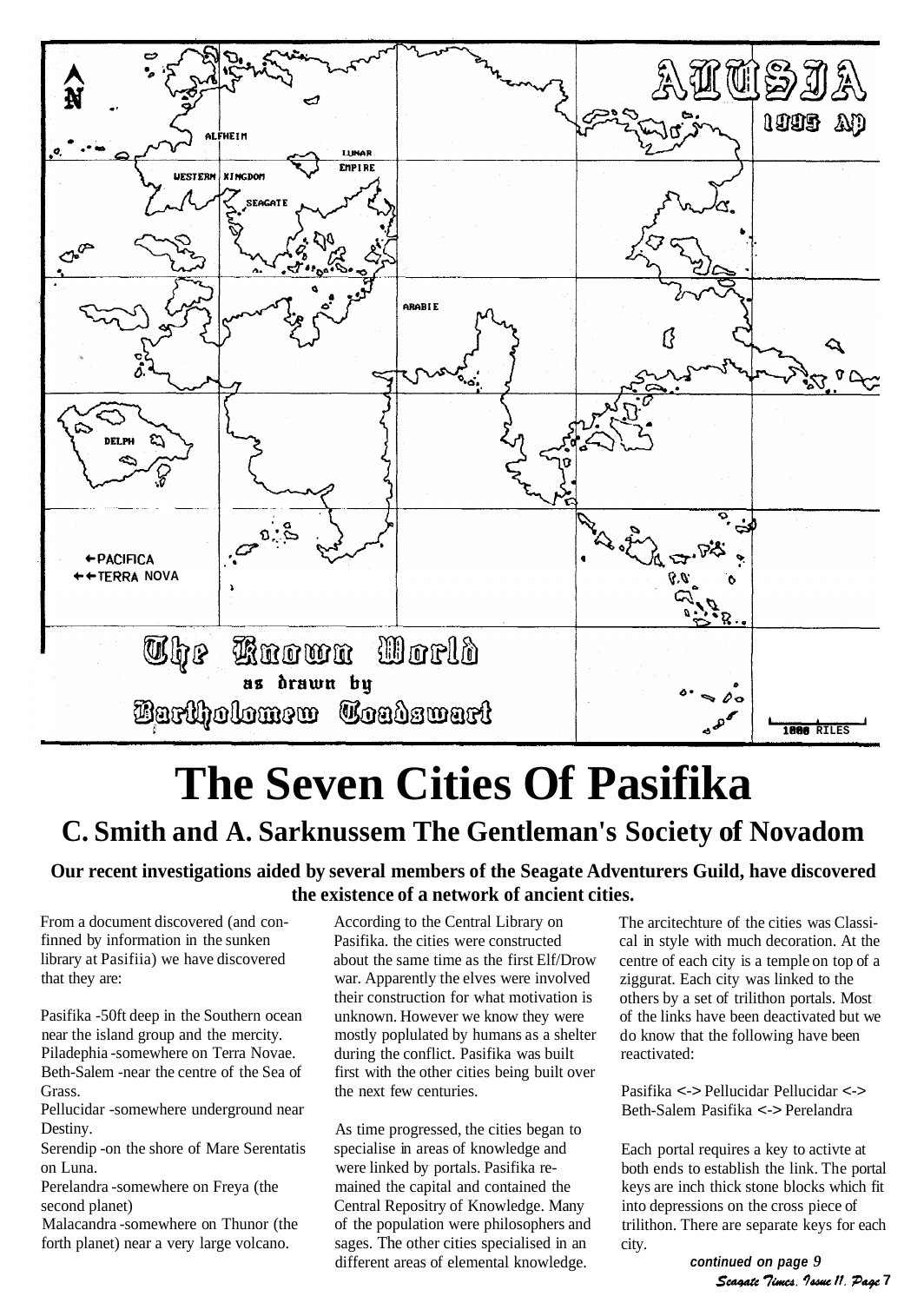## **World peace, toast and changing the world**

The world is changed and shaken to its core by dashing low level adventurers...

We did some stuff which the guild said we should tell people about, so here it is. We sailed south to this tower with strange lights and stuff, found this sleeping guy who was protected by lightning and this brass bottle-thing. Ettiene got killed by this demon-thing but we killed it back. Tyramor (the traitor) got sucked into the bottle, then we released him and wished for world peace, hot buttered toast (we should have gagged the hobbits) and some other stuff, then we had to destroy the bottle or the genii was going to kill Tyramor (the traitor). Then we went through the magic mirror to rescue Ettiene, the barrow wight made us get this kings' crown which he had lost so we could get Ettiene back, after beating up the goblins Tyramor (the traitor) showed his true colours. Then we got Ettiene back and went to the town where Pierre brought us back through the mirror, then we all went down the stairs to the past to warn the wizard guy that something bad was going to happen to him. He gave us the brass bottle and some powder, so we went back up stairs to our time and everything was different, the tower was in good condition and not sunk into the sea anymore - nobody believes us about how it used to be partially sunk. Pierre had a beard and Newhaven was Newcove and I had lost weight - which I still haven't got back and the Guild told us to go back to our own reality 'cause we weren't members of their guild so we went back down to the tower where Pym and the golem were waiting and rubbed the bottle. The genii gave us 3 group wishes and told us we hadn't moved to a different reality we had changed it, so we wished things back to the way they were - mostly, we kept the tower in good condition and some other stuff - then we all went back to the guild. PS: Merco's name is really funny, Pym thinks he is wearing boots but isn't and he rides a pig, Pierre can talk to French princes but only while they're in disguise, Vapour didn't die but Ettiene did, Nell's a babe who is obsessed with fire and I think she's changed her name again. Tyramor can't be trusted, Barrimor the shaper makes cool amulets, and the tower is for sale.

Aryan the Fearless.

*[Sorry about the long paragraph(s),* **Aryan**  *wouldn't publish* **it** *outherwise* - *Ed.]*  **Seagate Times. Issue ft. Page 8** 



## **The Bridge**

#### **Many people doubted the event would ever happen, but as you are all now aware "Bridge Carzala" has being open for the last two and a half months.**

It was a turbulent time leading up to the opening ceremony, just two weeks after the last Guild Meeting. Three crossings were attempted by undesired elements. one of these people being a recently joined guild member. An advisor to the Duke denied the events took place, but also added that some volulteres had signed on to be rat catchers in the sewers for a year. The planning for the opening ceremeony itself being a difficult event. with the politics of the north still tenuous there had being cries of favouritism by varoius diplomats and much manervouring for position in the

cermeony. The tension resulted in two duels occurring - but with no casualties.

The event took place on the 12th of Janurary, the day consisted of speeches and entertainment, beginning in the afternoon and a party lasted well into the night following crossing of the bridge. All considered the event a great success and it was talked about for months.

And just to remind you  $\cdot$  it costs one silver per person with a riding horse to cross. double for Giants and Orcs.



### *You want Investeds that work!*

*you want Investeds that don't go Phut!* 

*you want Invested that only have to be used once!* 

*'Become a survivor using the. elite range of fire Tower available only from Bleyze as proven on the Parapets of Zumalar*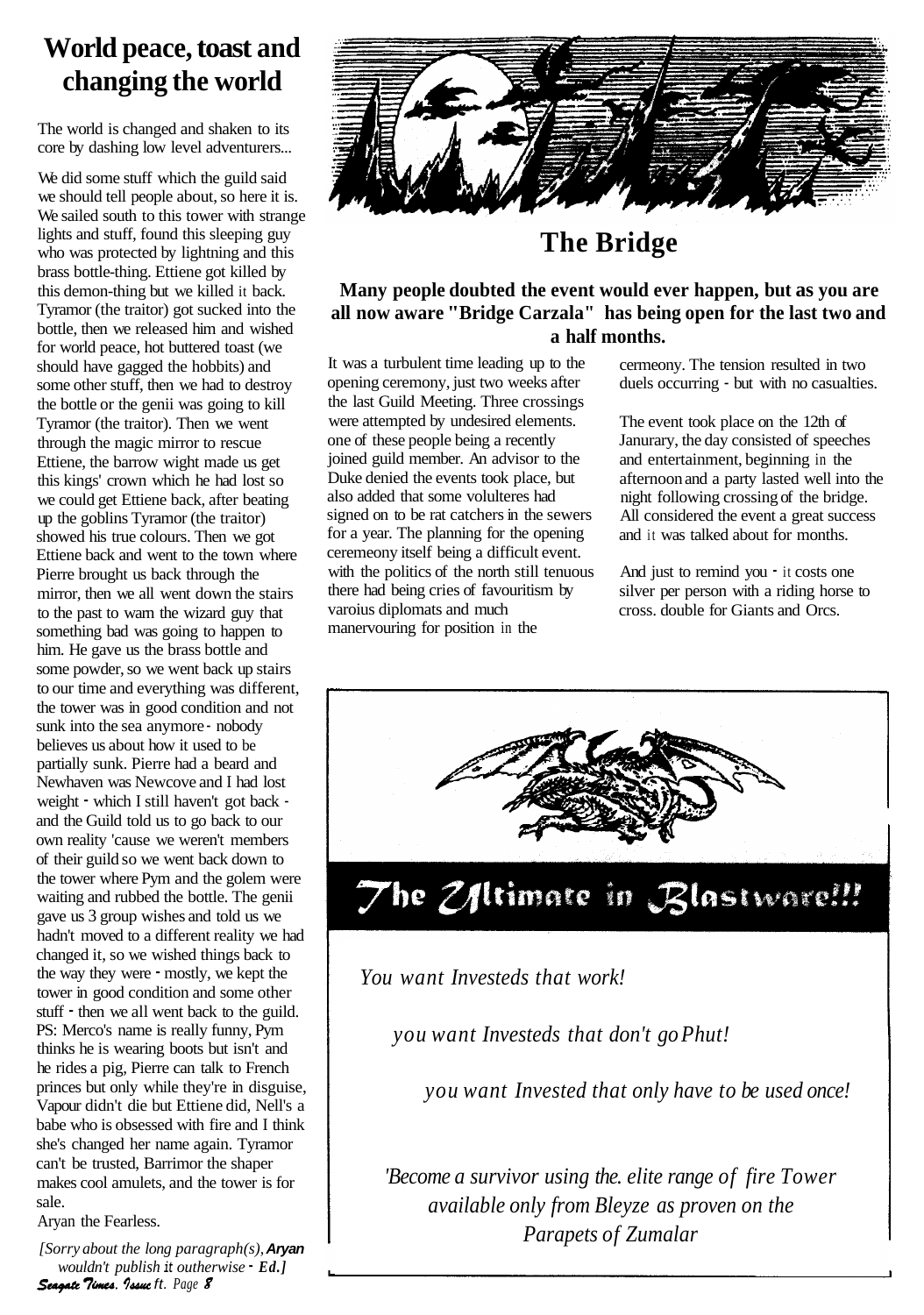## **Sabastian Says** ...

*Dear Sabastian, My mother wants me to be a Binder, but nzy heart is set on being <sup>a</sup> Fire Mage. Unfortunately she is paying for my training. What can I do?* 

Do you stand to inherit your mothers money? If you do, leave 3000sp under the doormat with a key and make sure she's alone next Wednesday night. Alternately, hire a ghost to come haunt her and point out that if you were a Fire Mage, you could rid her of this problem.

*Dear Sabastian, That horse you said I could have wasn't yours, was it? I am writing to you from the Castle Chilton Dungeon, where I have been incarcerated for Horse theft. Could you please send a letter explaining things to Castellian Orwell before they hang me. You urgent attention to this nzatter would be most appreciated. Signed, Desperate Dan.* 

*<sup>I</sup>*have no idea what you are talking about or who you are. But if you steal a man's horse then hangings too good for you. I shall petition the Castellian to torture you first.

*Dear Sabastian, My Landlady has just allowed Lathe to move in across the corridor. l am now well within range of her Lightning Bolts, not to mention her Windstorms. And I hear she has learnt Whirlwind Vortex and also has a really bad temper. Signed Frantic Worrier.* 

Where did you say you lived exactly? I hear real estate prices are dropping around here and I was looking to buy some property for a breeze, sorry, I mean song.

*Sabastian* - *what do I do what I find that I have insane guild members on my mission?*  You do realise that if they were to suddenly get very sick, they wouldn't be able to go on the mission? Apparently a good way to get sick is a dose of Baldric's herbal enema mixture. A dose of this and they won't be moving their legs any distance apart for days.

*Sabastian, I am ashamed to admit it but I was briefly involved with an orc gruild member. I can only remember that he was short, fat, very very very ugly, and smelly too* - *his name started with what sounded like an "S". Could you please let him know that he has fathered two pigs, a squirrel, a chicken and a foal named Racey. l want to marry him as I am interested in further breeding programs since I am a shapechanger. Please tell him he doesn't need to bring a paper bag for himself this time. Signed Horatio* 

Take your pick of scummy Orc's, the Guild is stuffed of depraved amoral disgusting Orcs that all fit your description - it could be one or all of them. Anyway, like I care. Get a life and seek serious help and keep away from me.

#### *Sebastian* l *have fallen madly in love with two men and an Elf. I love them all and they have all asked me to marry. What should I do???*

Only three Sabrina? Shame for writing in here when there are more troubled souls on this plane who need my help and sagely advice. For Odin's sake, wake up and smell the roses girl. They are only men - take them for all they are worth. If they were half way decent they will prove to be your equal or better ( but not many men are like me ), so I'll be in room 217 on Tuesday night and bring your naughty night attire and waters of strength cos you'll need them - woof woof!!!

## **What's Hot and What's Not**

#### **Hot**

*Baby skulls of Corruption Resistance to Cold Rescue Missions Political marriages Scarring Terrain Southern Isle paradises Granite Peak Dwarves* 

### **S'not**

*Winter Deserting the party Being captured Failed escapes Death curses Creatures of cold* 

## **The Seven Cities of Pasificka...**

*Continued* from *page 7*  served the dual purpose of guiding the people and conducting the necessary rituals. Each temple contains a gold lined doorway which has the ability to remove any non-permanent enchantments/magics on anyone that passes through it. We suspect it is for sort sort of cleansing before a supplicant is granted an audience with the priest-king. The cities existed for several thousand years until some of them suddenly severed their links with the others. Pellucidar was the first to be abandoned as it proved difficult for the civilisation to exist underground. Apparently they were stricken by some sort of madness - cause unknown. Serendip was the next to be abandoned when the Selenities (a insect race) took over and enslaved the survivors. Those that managed to flee removed the portal keys behind them. Now Serendip is buried beneath massive sand dunes.

All that is visible is the top of the temple. It is not yet known what caused the others to isolate themselves. Of them, only Beth-Salem is known to be uninhabited. There was no sign of the central area of Beth-Salem. All that is left of the area we believe to have been the center is a depression - as if the city had been scooped up and carried away. However it is conceivable that one of the nearby hills could contain the temple. Pasifika continued as a separate entity until the time of Penjarre when a cataclysm caused the city to sink underwater. Much was lost when the city sunk and the inhabitants had to flee to the nearby island groups. ancestors of the current inhabitants of the Southern Ocean.

This summarises current knowledge, however research continues. Our thanks go to the members of the Adventurer's Guild and the crew of the Eagle.



*Losing scribe notes Kurt Stronghand* - *Weaponsmith of Granite Mountain.*  Scagate Times. 7ssue 11. Page 9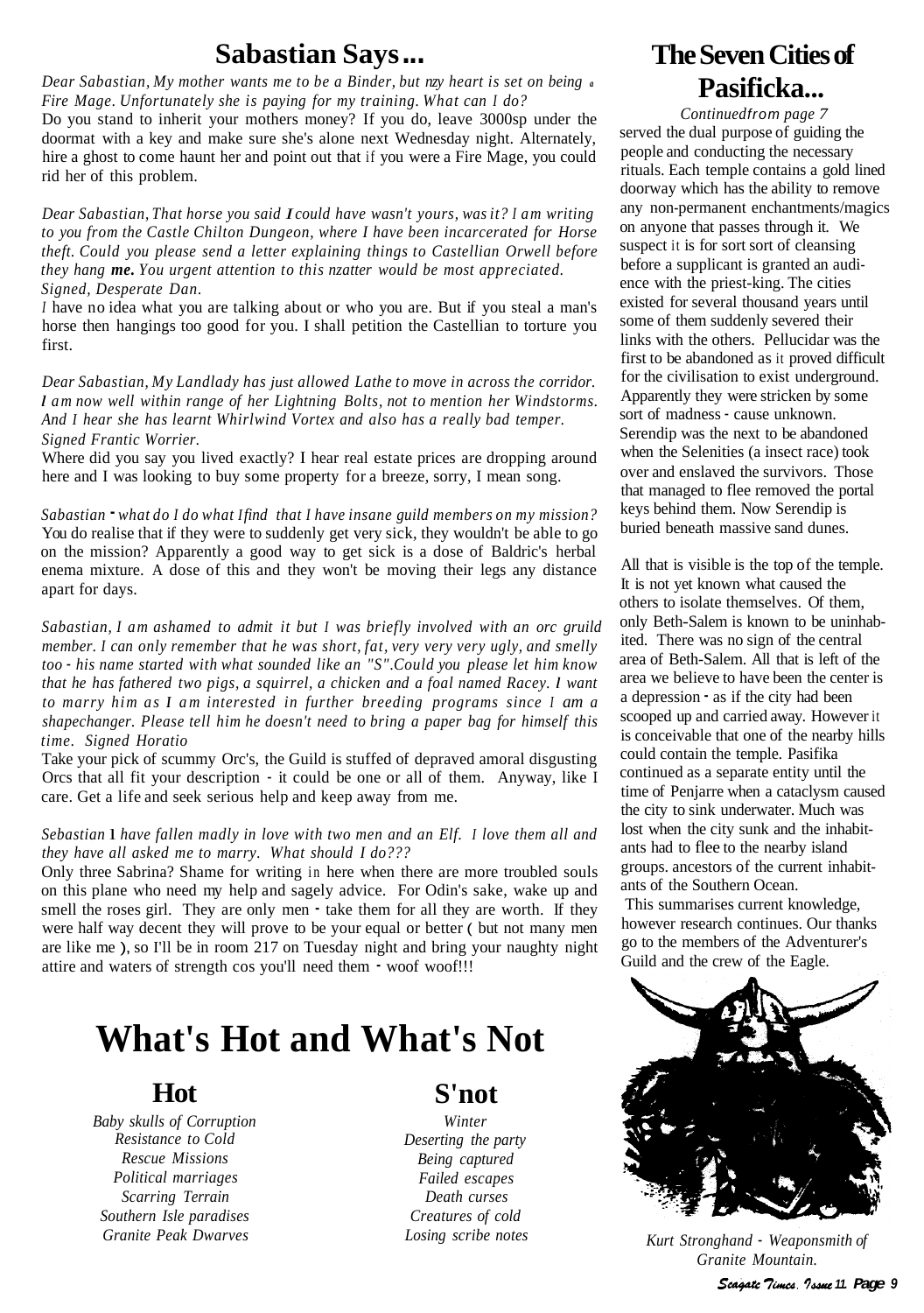## **Quotes of the Season**

Once again the tired and battered adventurers have mostly returned and have almost recovered from their harrowing experiences. The only thing still ringing in their brains are some memorable lines by their compatriots.

#### *"They eat brains, human brains, while they're using them" Brother Rowan about the Calamar.*

*"I wanna helmet" Loganberry on learning about the opposition (Calamar).* 

*"You should know better than to trust mind mages" Liessa, a Mind Mage* 

*"What right do you have to arrest me?" Scorpion to a Noble* 

*"We are in the middle of a large, dangerous city and the party leader is asking a monkey for directions" about Sasha the party leader* 

"I *don't want to open the door" Ptolemy at the bottom of a stairway where all magic had drained away.* 

*Said to The Dread Priate Roberts by Urragh and his loaded crossbow "come back, I won't shoot you".* 

*"I use pig fat as a lubricant' Urragh.* 

*"Spandex, can't you go any faste* " *anon (he threatened to repeat the* 

Dear Sir.

I am writing to say that your guild has been awfully well behaved recently. Aside from a few horrible things coming and going, it's really been quite quiet. Have you all gone off and died of cold in the icy wastes. I wonder?

Sir Haliem Mandersfield

Dear Sir,

I hope you are feeling better than I do. Last month I grew another toe! Right there between the others. At first it was just a little bud, then a stub and before I knew it, a whole new toe. Now my boots don't fit. my socks are tight, and cutting my toenails takes longer.

Naturally I consulted a Healer. Her first thought was top cut off the offending toe. The problem was, we couldn't tell which of my six toes was the new one, and I didn't want to lose any toe that had been with me since childhood.

Luckily my latest toe is easily recognized as a fresh one. It's growing out of my heel. I also have two more buds growing out of my arches, and one out of the top of my foot.

The Healer tells me I have a rare disease

## **Merchant House Angered**

A guild party adventuring in the Western Marches has managed to anger Michael Valmar, a Merchant Prince of considerable power and now sub-terrainian opinion of the Guild.

All members adventuring in the area are warned to practice caution concerning House Valmar in the area.



## **Letters to the Editor**

called "cluster foot." Soon the end of my leg will begin to look like a bunch of bananas, except with toes. One thing I should be thankful for, I guess. is that this ugly condition is confined to just one foot. My other two are fine.

A. Pendage, Seagate.

To the Editor,

Having just come into some land in Ormond. I must write to complain about the lack of serfs.

Who is going to plant the crops? Who is going to tend the herds? Who is going to pay my scuttage? Who is going to build a bigger Manor House'?

How isa poor knight to get by in this world? If you. or any of your readers, can recommend any good, hard working honest folk, who are looking for a kind and generous mistress please send them my way. And I need a miller and bailiff too.

Lady Ithilmor of Silver Crescent Knight effoeffed of Riverton.

PS: Why haven't I seen any of those dirty pictures?

Dear Sir,<br>Recent rumours about a plot by the Orcs to gain several significant positions on the Guild Council, then initiate a scheme to . have all dwarves banned from the Guild and all hobbits declared food, are inordinately unfounded. I must rebut the letters previously sent you by that uneducated cur Scab. He has been beaten soundly. Please do not heed his writings promoting persecution of the kindly and genteel orcish race.

*A representation of Valmar house as supplied by Pelder, Merchant of Ranke.* Shoka Blacktooth.

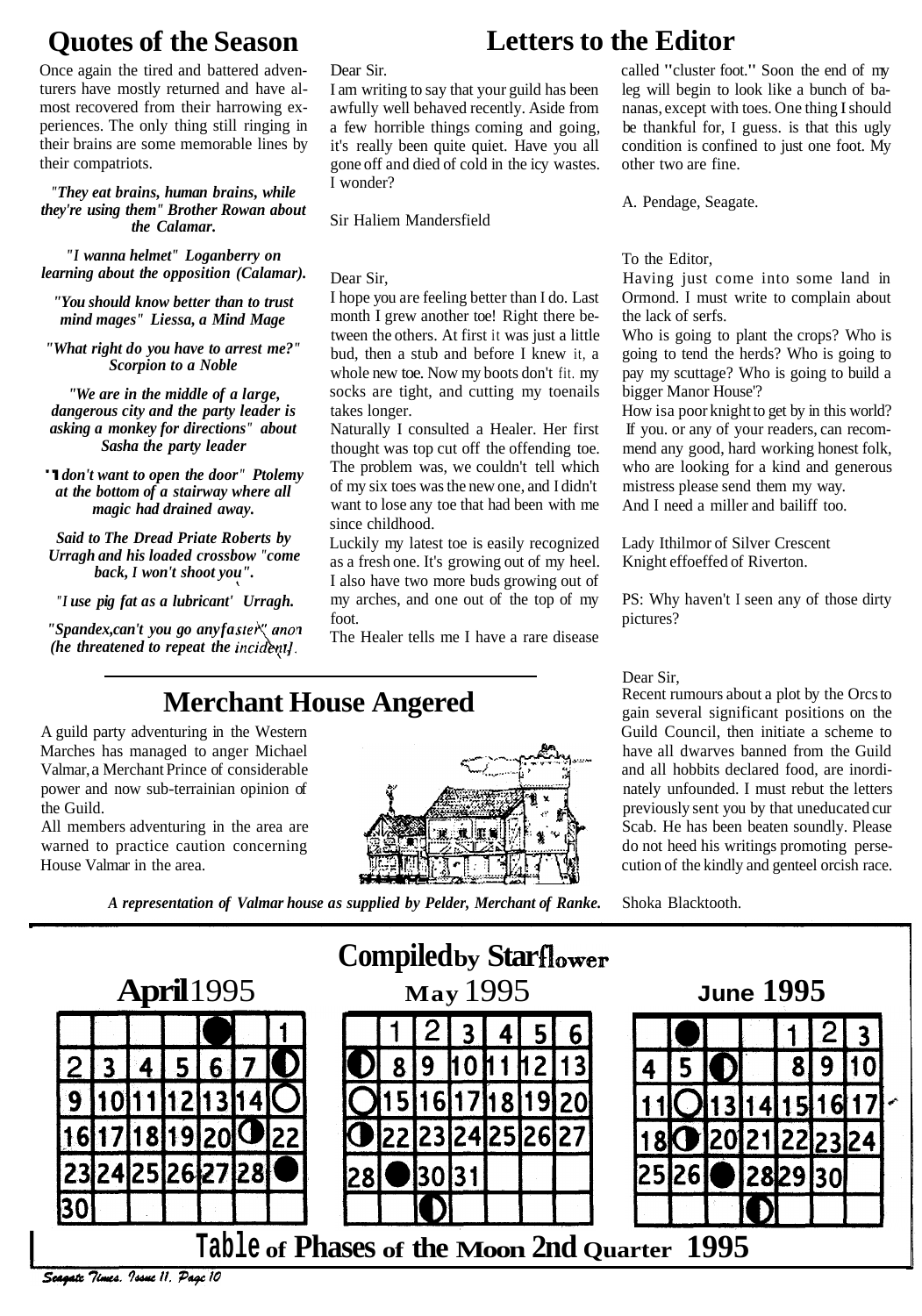## **The Roll of Honour**

**Lest We Forget** 

| Gideon          | <b>Black Rod</b> |
|-----------------|------------------|
| <b>Brynn</b>    |                  |
| <b>Pnemor</b>   | <b>Rorn</b>      |
| Sora            | Kel              |
| <b>Guillard</b> | <b>Garioth</b>   |
| Lerzolite       | Gar              |
| <b>Valcrest</b> | Krt              |
| <b>Raphael</b>  | Mick Starfire    |
| <b>Ililtum</b>  |                  |
| Yoshi           |                  |
| Thum the Dwarf  |                  |
| Ceraspin        |                  |

## **Star of Alusia**

**Recipients**  *Chalus Silken Keiilen Shoka Engleton* 

## **Stupidest Adventurers**

**Listed below for your edification are the top nineteen nominees for Stupidest Adventurer rated by number of nominations** / **awards.** 

> 5/2 *Corel*  4/1 *Spandex*  4/0 *Toledo Steele*  4/0 *Dramas*  3/2 *Arthur Pendragon*  3/1 *Rothgar*  3/1 *Dalran*  3/1 *Bleyze*  3/0 *Kree*  3/0 *Glass*  3/0 *Deadwood*  2/1 *Ventura Blue*  2/1 *Valcrest*  2/1 *Strontum*  2/1 *Saydar*  2/1 *Lath*  2/1 *Kilroy*  2/1 *Eric*  2/1 *Kane*

# **JOBS OFFERED**

## **"Flight of the Earls''**

Earn money in your spare adventuring time: Following a recent uprising in Alma Viva. several "iarls" (or chieftains) have been proscribed, Names are available from Guild Security to accredited bountyhunters. The rumour is that these various chieftains are shape-changers, possibly , berserkers, but probably not magicians. It is unknown whether the fleeing political activists are together or separate.

## **Temple Movers Wanted**

The Holy Sanctuary to Saint Torian the<br>Immovable needs relocation from Sanctuary to a more salubrious location.  $s^{m}o^{k}e$ -<br>Giants under 40 feet need not apply The Devil's Eye, Giants under 40 feet need not apply.

## **Rescue Party to Recover Lost Party**

Sadly not an uncommon event, but another Guild party has failed to return to the Guild. The party was investigating the kidnap of the party employers sister in western Volari and has not been heard from for some time. The party consisted of Turf, Rek, Fenton. Dorcus, Spinner. Anathea and Leptogapcis.

Blitzkrieg, Blayze, et. al. will be leading the rescue mission. Engleton has contributed 10,000sp toward the expenses of this rescue mission.

## **Mokrie Dela.**

## $Bovexa$  Gruppa.

cnr Night Street and Vrai Road. Northside, Seagate.

### **Guild Lodgings**

The following characters can be contacted at Guild Lodgings at the following addresses.

| <b>Character</b>     | <b>Player</b> | <b>Phone</b> |
|----------------------|---------------|--------------|
| Bleyze               | Craig         | 630-7537     |
| <b>Braegon</b>       | Stephen       | 820-2253     |
| Engleton             | Jono          | 302-0477     |
| Dalran de Brevic     | Chris         | 360-1483     |
| <b>Toledo Steele</b> | Craig         | 630-7537     |
| Logan                | <b>Neil</b>   | 828-5819     |
| Newhaven Ambassador  | Andrew        | 366-6139     |
| Morgan Laffayette    | Mike          | 520-3101     |
| Ptolemy              | Alistair      | 302-0477     |
| Danen                | Errol         | 376-6014     |
| Adam Turf            | Terry         | 302-2285     |

## The Seagate Times

**Opinions expressed in this document are not necessarily the opinions of The Seagate Times or Management.** 

The Seagate Times is produced on the Saturday before the Guild Meeting. If you wish to help phone 302-0477.

Contributions can be mailed to :

Jono Bean, PO Box 105-320, Auckland 1030, or faxed to 302-0477 but preferably emailed to seagatetimes@cs.auckland.ac.nz plain ascii preferred, on ibm or mac 3.5" disks

> and should be addressed to the Chief Reporter, Engleton or the Editor, Bleyze.